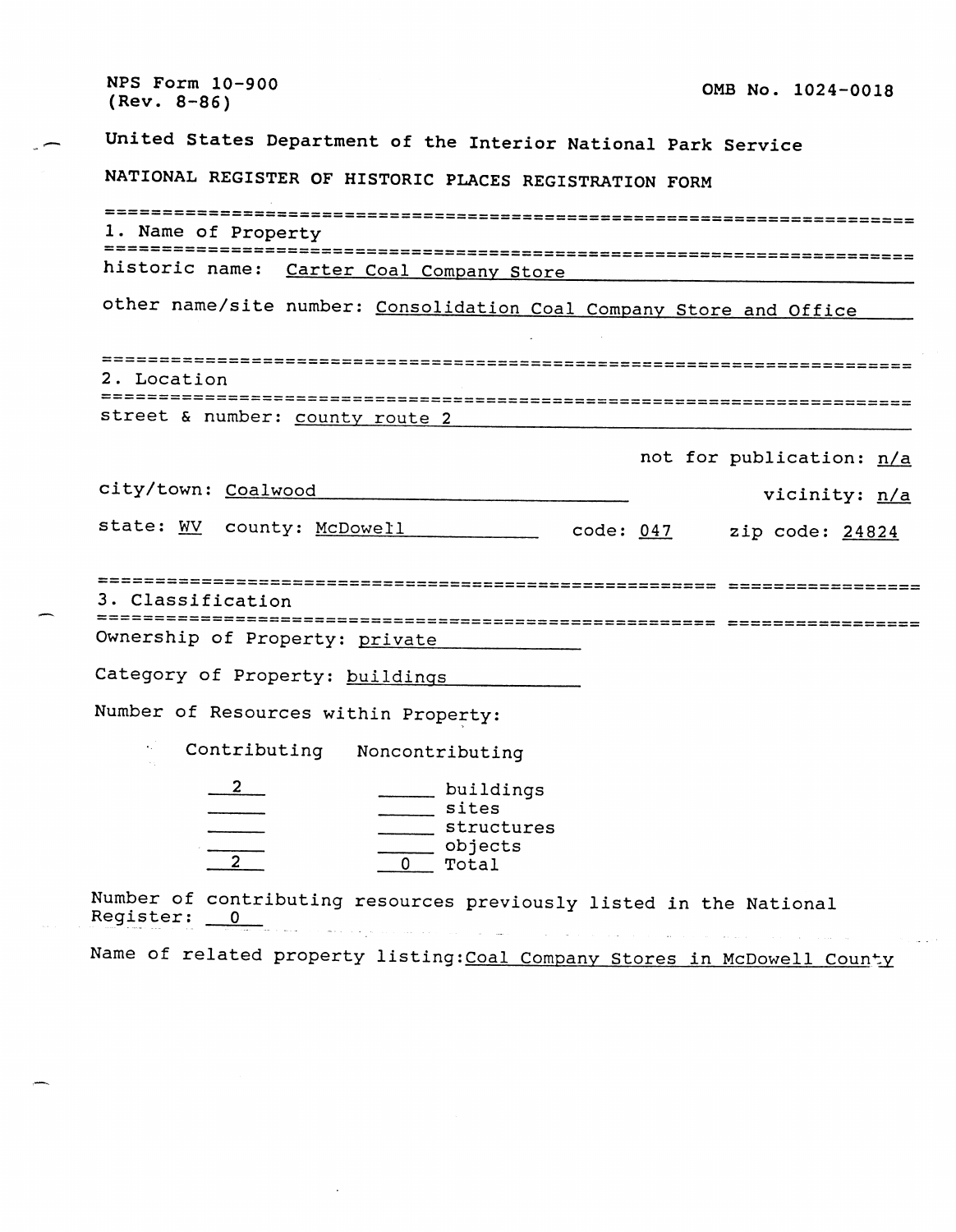| As the designated authority under the National Historic Preservation Act<br>of 1986, as amended, I hereby certify that this |                                   |
|-----------------------------------------------------------------------------------------------------------------------------|-----------------------------------|
| $\times$ nomination                                                                                                         |                                   |
| request for determination of eligibility                                                                                    |                                   |
| meets the documentation standards for registering properties in the                                                         |                                   |
| National Register of Historic Places and meets the procedural and                                                           |                                   |
| professional requirements set forth in 36 CFR Part 60. In my opinion,                                                       |                                   |
| the property<br>$X$ meets                                                                                                   |                                   |
| does not meet                                                                                                               |                                   |
| the National Register Criteria. __ See continuation sheet.                                                                  |                                   |
|                                                                                                                             |                                   |
|                                                                                                                             |                                   |
| Signature of Certify                                                                                                        |                                   |
|                                                                                                                             |                                   |
|                                                                                                                             |                                   |
| State or Federal agency and bureau                                                                                          |                                   |
|                                                                                                                             |                                   |
| In my opinion, the property                                                                                                 |                                   |
| __ meets                                                                                                                    |                                   |
|                                                                                                                             |                                   |
| does not meet                                                                                                               |                                   |
| the National Register criteria. __ See continuation sheet.                                                                  |                                   |
|                                                                                                                             |                                   |
|                                                                                                                             |                                   |
| Signature of commenting or other official                                                                                   | Date                              |
|                                                                                                                             |                                   |
|                                                                                                                             |                                   |
|                                                                                                                             | Date                              |
| State or Federal agency and bureau                                                                                          |                                   |
|                                                                                                                             |                                   |
|                                                                                                                             | ------------------ -------------- |
| 5. National Park Service Certification                                                                                      |                                   |
| FINISINSSRSSRISTIINISINSSESSESSTIININISINSSESSESSESSEN PLINUSTISTIIN                                                        |                                   |
| I, hereby certify that this property is:                                                                                    |                                   |
|                                                                                                                             |                                   |
| entered in the National Register                                                                                            |                                   |
| See continuation sheet.                                                                                                     |                                   |
| determined eligible for the manuscription of the contract of the contract of the contract of the contract of the            |                                   |
| National Register<br>__ See continuation sheet.                                                                             |                                   |
| ___ determined not eligible for the                                                                                         |                                   |
| National Register                                                                                                           |                                   |
| ___ removed from the National Register _________________________ _________                                                  |                                   |
| ____ other (explain): ____________________                                                                                  |                                   |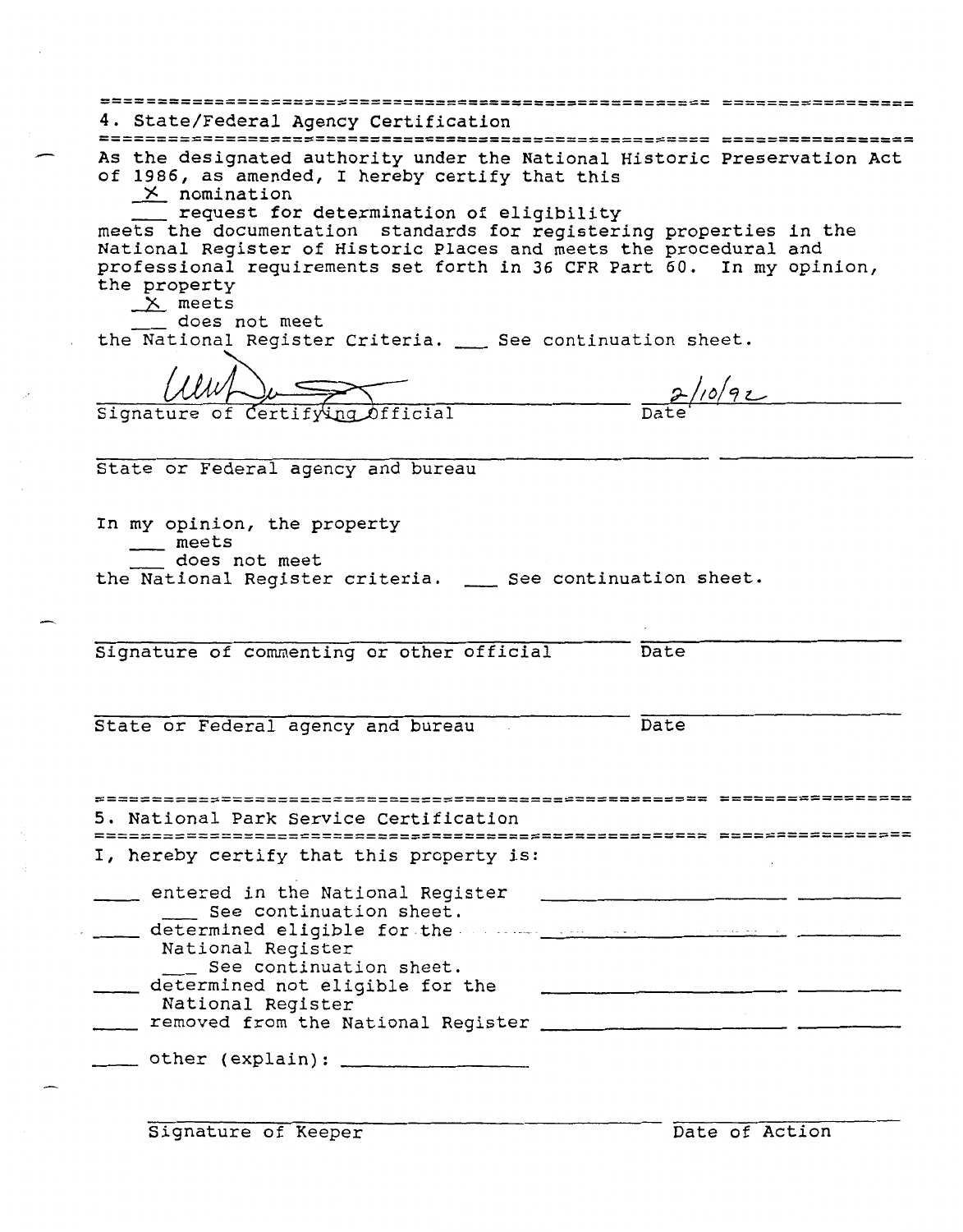|                |                               |                                                                                                  |  | Historic: commerce/trade Sub: department store                                                                                                                                                                                                                            |  |
|----------------|-------------------------------|--------------------------------------------------------------------------------------------------|--|---------------------------------------------------------------------------------------------------------------------------------------------------------------------------------------------------------------------------------------------------------------------------|--|
|                |                               | commerce/trade                                                                                   |  | business                                                                                                                                                                                                                                                                  |  |
|                |                               | qovernment                                                                                       |  | post office post of the series of the series of the series of the series of the series of the series of the series of the series of the series of the series of the series of the series of the series of the series of the se                                            |  |
|                |                               |                                                                                                  |  | Current : government Sub: post office<br>office building                                                                                                                                                                                                                  |  |
|                |                               | business entertainment                                                                           |  |                                                                                                                                                                                                                                                                           |  |
| 7. Description |                               |                                                                                                  |  |                                                                                                                                                                                                                                                                           |  |
|                |                               |                                                                                                  |  |                                                                                                                                                                                                                                                                           |  |
|                | Architectural Classification: |                                                                                                  |  |                                                                                                                                                                                                                                                                           |  |
|                |                               | late 19th and early 20th century American movements                                              |  |                                                                                                                                                                                                                                                                           |  |
|                |                               |                                                                                                  |  |                                                                                                                                                                                                                                                                           |  |
|                |                               |                                                                                                  |  |                                                                                                                                                                                                                                                                           |  |
|                |                               | Other Description: n/a                                                                           |  |                                                                                                                                                                                                                                                                           |  |
|                |                               |                                                                                                  |  |                                                                                                                                                                                                                                                                           |  |
|                |                               | Materials: foundation brick<br>walls brick                                                       |  | roof asphalt contains a series and series and series and series and series and series and series and series and series and series and series and series and series and series and series and series and series and series and<br>other concrete entitled and the concrete |  |
|                |                               |                                                                                                  |  | stucco                                                                                                                                                                                                                                                                    |  |
|                |                               |                                                                                                  |  |                                                                                                                                                                                                                                                                           |  |
|                | 8. Statement of Significance  | relation to other properties: statewide _________.<br>Applicable National Register Criteria: A.C |  | Certifying official has considered the significance of this property in                                                                                                                                                                                                   |  |
|                |                               | Criteria Considerations (Exceptions) : n/a                                                       |  |                                                                                                                                                                                                                                                                           |  |
|                |                               |                                                                                                  |  |                                                                                                                                                                                                                                                                           |  |
|                |                               | Areas of Significance: architecture                                                              |  |                                                                                                                                                                                                                                                                           |  |
|                |                               | commerce example and commerce                                                                    |  |                                                                                                                                                                                                                                                                           |  |
|                |                               |                                                                                                  |  |                                                                                                                                                                                                                                                                           |  |
|                |                               |                                                                                                  |  |                                                                                                                                                                                                                                                                           |  |
|                |                               |                                                                                                  |  |                                                                                                                                                                                                                                                                           |  |
|                |                               | Period(s) of Significance: ca. 1912-1941                                                         |  |                                                                                                                                                                                                                                                                           |  |
|                |                               |                                                                                                  |  |                                                                                                                                                                                                                                                                           |  |
|                |                               | Significant Person(s): $n/a$                                                                     |  |                                                                                                                                                                                                                                                                           |  |
|                |                               |                                                                                                  |  |                                                                                                                                                                                                                                                                           |  |
|                |                               | Cultural Affiliation: n/a<br>Architect/Builder: unknown                                          |  |                                                                                                                                                                                                                                                                           |  |

Itate significance of property, and justify criteria, considerations, and areas and periods of significance noted above. - The Community of the Significance of propert<br>
See continuation sheet.<br>
See continuation sheet.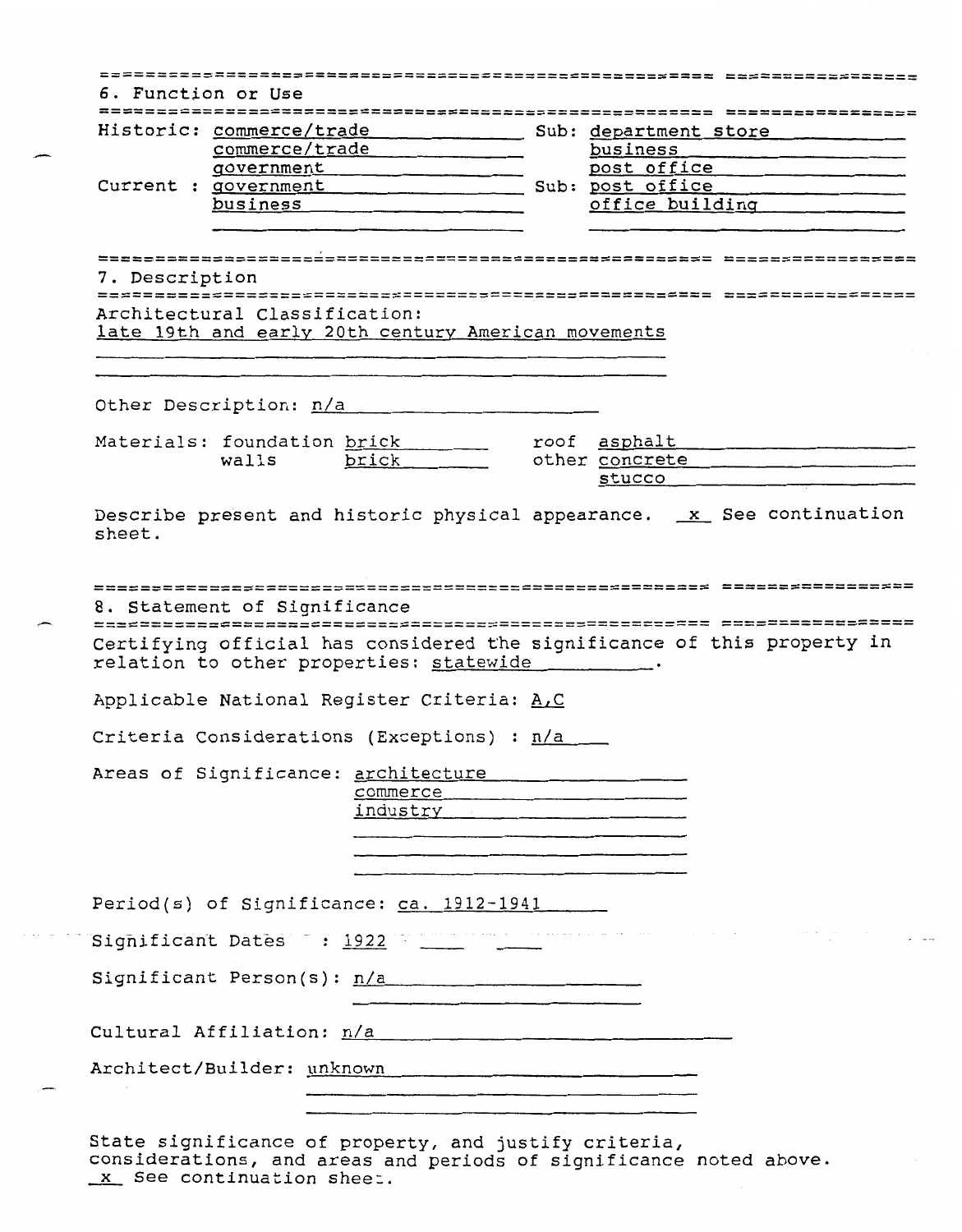|                                                                                | 9. Major Bibliographical References<br>:2225338859833553122888 22255558555555                                                                                                                                                                                                                                                                                                   |
|--------------------------------------------------------------------------------|---------------------------------------------------------------------------------------------------------------------------------------------------------------------------------------------------------------------------------------------------------------------------------------------------------------------------------------------------------------------------------|
|                                                                                | See continuation sheet. x                                                                                                                                                                                                                                                                                                                                                       |
|                                                                                | Previous documentation on file (NPS): n/a                                                                                                                                                                                                                                                                                                                                       |
|                                                                                | _ preliminary determination of individual listing (36 CFR 67) has been<br>requested.<br>_ previously listed in the National Register<br>_ previously determined eligible by the National Register<br>_ designated a National Historic Landmark<br>_ recorded by Historic American Buildings Survey # __________<br>_ recorded by Historic American Engineering Record # _______ |
|                                                                                | Primary Location of Additional Data:                                                                                                                                                                                                                                                                                                                                            |
| _ Other state agency<br>_ Federal agency<br>_ Local government<br>_ University | x State historic preservation office<br>x Other -- Specify Repository: Eastern Regional Coal Archives,<br>Bluefield, WV                                                                                                                                                                                                                                                         |
|                                                                                | 1===============================                                                                                                                                                                                                                                                                                                                                                |
| 10. Geographical Data                                                          |                                                                                                                                                                                                                                                                                                                                                                                 |
|                                                                                | Acreage of Property: two acres                                                                                                                                                                                                                                                                                                                                                  |
|                                                                                |                                                                                                                                                                                                                                                                                                                                                                                 |
|                                                                                | UTM References: Zone Easting Northing Zone Easting Northing                                                                                                                                                                                                                                                                                                                     |
|                                                                                | A 17 442310 4137810 B                                                                                                                                                                                                                                                                                                                                                           |
|                                                                                | Verbal Boundary Description: __ See continuation sheet.                                                                                                                                                                                                                                                                                                                         |
|                                                                                | From the intersection of county route 2 and Snakeroot Branch, the<br>boundary extends 400' southeast, then 200'southwest, 400' northwest, and<br>200' northeast forming a rectangle around the store.                                                                                                                                                                           |
|                                                                                | Boundary Justification: ___ See continuation sheet.                                                                                                                                                                                                                                                                                                                             |
|                                                                                | The boundary includes all of the property historically associated with<br>the Carter Coal Company store.                                                                                                                                                                                                                                                                        |
|                                                                                |                                                                                                                                                                                                                                                                                                                                                                                 |
| ,===================                                                           |                                                                                                                                                                                                                                                                                                                                                                                 |
| 11. Form Prepared By                                                           |                                                                                                                                                                                                                                                                                                                                                                                 |
|                                                                                | Name/Title: Stacy Sone, surveyor                                                                                                                                                                                                                                                                                                                                                |
| Organization:                                                                  | WV SHPO<br>Date: 12-16-91                                                                                                                                                                                                                                                                                                                                                       |
| Street & Number:                                                               | Cultural Center<br>Telephone: 304-348-0240                                                                                                                                                                                                                                                                                                                                      |
|                                                                                |                                                                                                                                                                                                                                                                                                                                                                                 |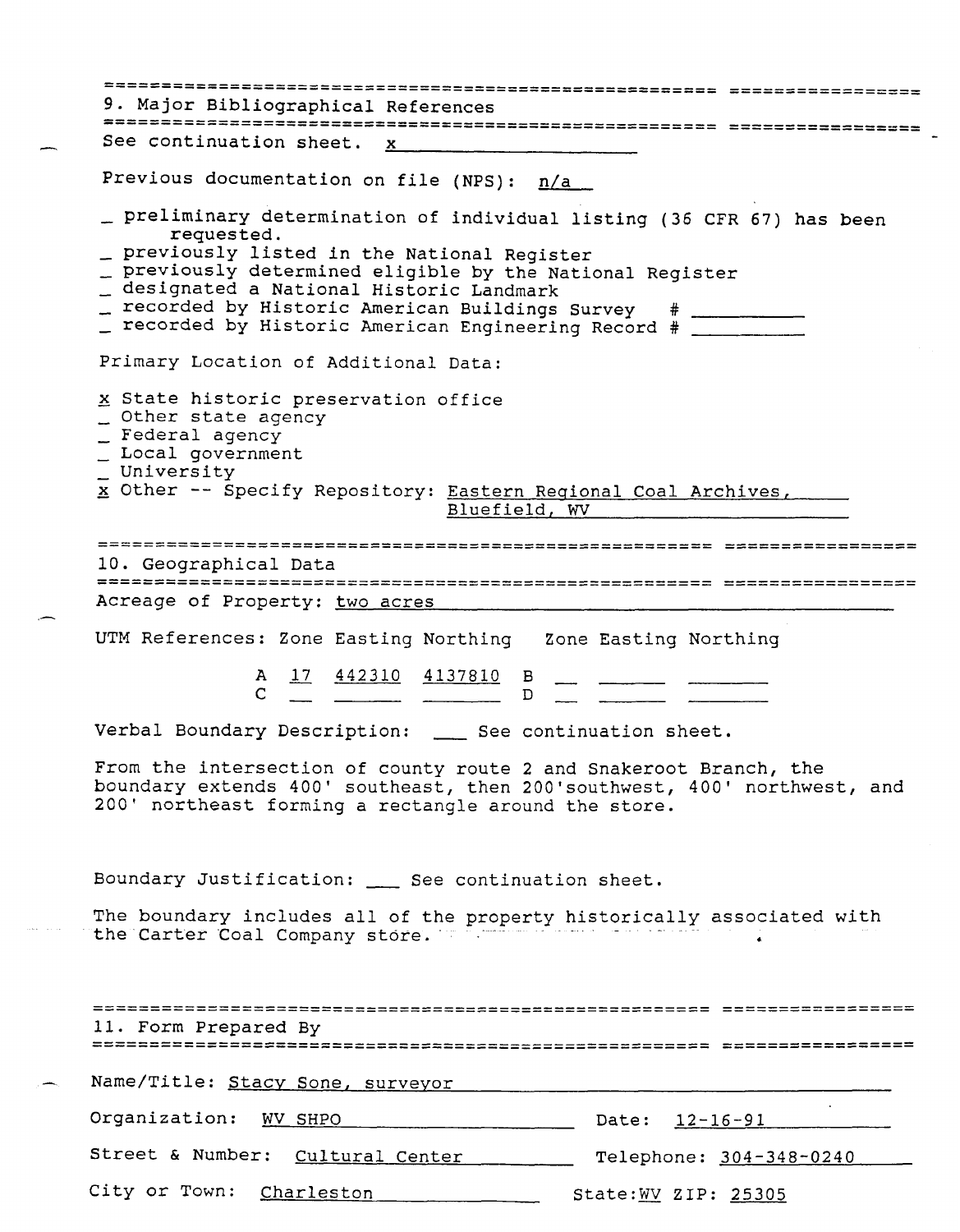United States Department of the Interior National Park Service

**- NATIONAL REGISTER OF HISTORIC PLACES CONTINUATION SHEET** 

Section number <u>7 Page 1</u> Carter Coal Company store,<br>
Coalwood **Company Company Company Company** Store,

The Carter Coal Company store at Coalwood is the only extant company store in McDowell County that appears to stand as a unit in a row of commercial buildings. The building was constructed by the Carter Coal Company ca. 1912. In 1922, the Consolidation Coal Company bought the property and altered the facade making the store section more pronounced. Most of building has not been altered substantially since its years under Consolidation Coal Company's ownership. It retains its integrity of materials, design, workmanship, location, and association.

The company store is a single building that is currently divided into four sections. The roofline is flat and even but each section is clearly defined. The Coalwood post office occupies the first section. This is the most altered part of the building with its new windows and doors.

The vacant section next to the post office served as the store under Consolidation Coal Company. The store is easily recognizable because of its recessed center entrance and large display windows. Access to the entrance is up a short flight of stairs and through new double doors. Bands of plaster between the windows and below the roofline embellish the facade and adds variety to the row's facade.

The building's next section has not been altered since its ca. 1912 construction date. This eight-bay office section includes an off-center door and double-hung windows. Tall transoms in segmental arched openings sit over each bay. The end section holds six bays that are an addition made to Carter's original store after Consolidation Coal took over. This section's facade is similar to the original one next to it except for the lack of transoms over the windows.

Consolidation Coal Company constructed another building adjacent to the original store to house more offices. Although it is a separate building, its facade and roofline are even with the earlier building. The windows are double hung and the center entrance is recessed. Olga .- Coal Company's offices currently occupy this building.

The building's appearance changed considerably since its construction date. Originally, what is now the first section was identical to the current third section. The middle section held windows that matched the flanking bays and the building's main entrance. The facade was perfectly symmetrical with a center entrance made prominent only by double doors. The facade was not divided into sections but had an unbroken, uniform arrangement. The building contained offices but was mostly store space.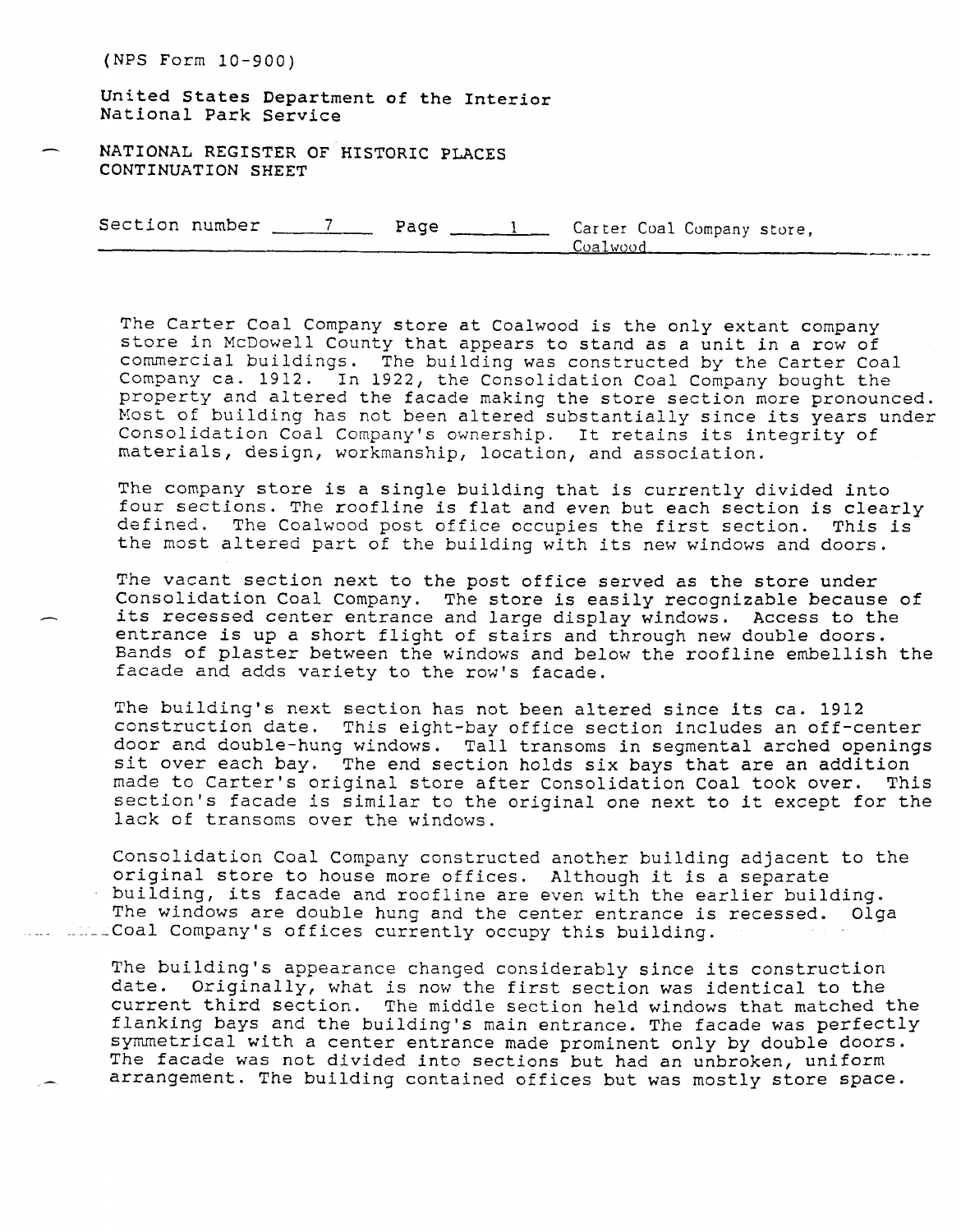United States Department of the Interior National Park Service

**NATIONAL REGISTER OF HISTORIC PLACES CONTINUATION SHEET** 

> Section number 7 Page 2 Carter Coal Company store, Coalwood

When Consolidation Coal bought the property in 1922, it reduced the size of the store to accommodate more office space. It left the store in the center of the building and made that section prominent by adding a crenelated parapet, a recessed entrance, display windows, simple decoration, and an awning. The facade on the two outer sections of the building remained the same. The company added another office onto it and also a separate building. Each section had its own entrance which made the single building look like a row of five different buildings. The only changes that have occurred since Consolidation Coal's ownership are the new doors in the store section and the absence of its parapet, and the recent remodeling of the first section which now has new windows.

The store and office buildings are located in a relatively flat area surrounded by Coalwood's other important buildings that Consolidation Coal Company constructed. Across from the brick row is a magnificent two-story clubhouse and a steepled church. Nearby on a hill stands an imposing multigabled supervisor's house. In the same area near the store are maintenance shops and company-built apartment buildings with halftimber decoration.

المن المستخدم المناسب المناسب المناسب المناسب المناسب المناسب المناسب المناسب المناسب المناسب المناسب المناسب<br>والمناسب المناسب المناسب المناسب المناسب المناسب المناسب المناسب المناسب المناسب المناسب المناسب المناسب المنا

Although the store building changed since Carter Coal Company's ownership, it remains substantially unaltered since its years under Consolidation Coal.

المعاون والمستعمر المستويات والمتحدث والمعاون والمعاون والمستحدث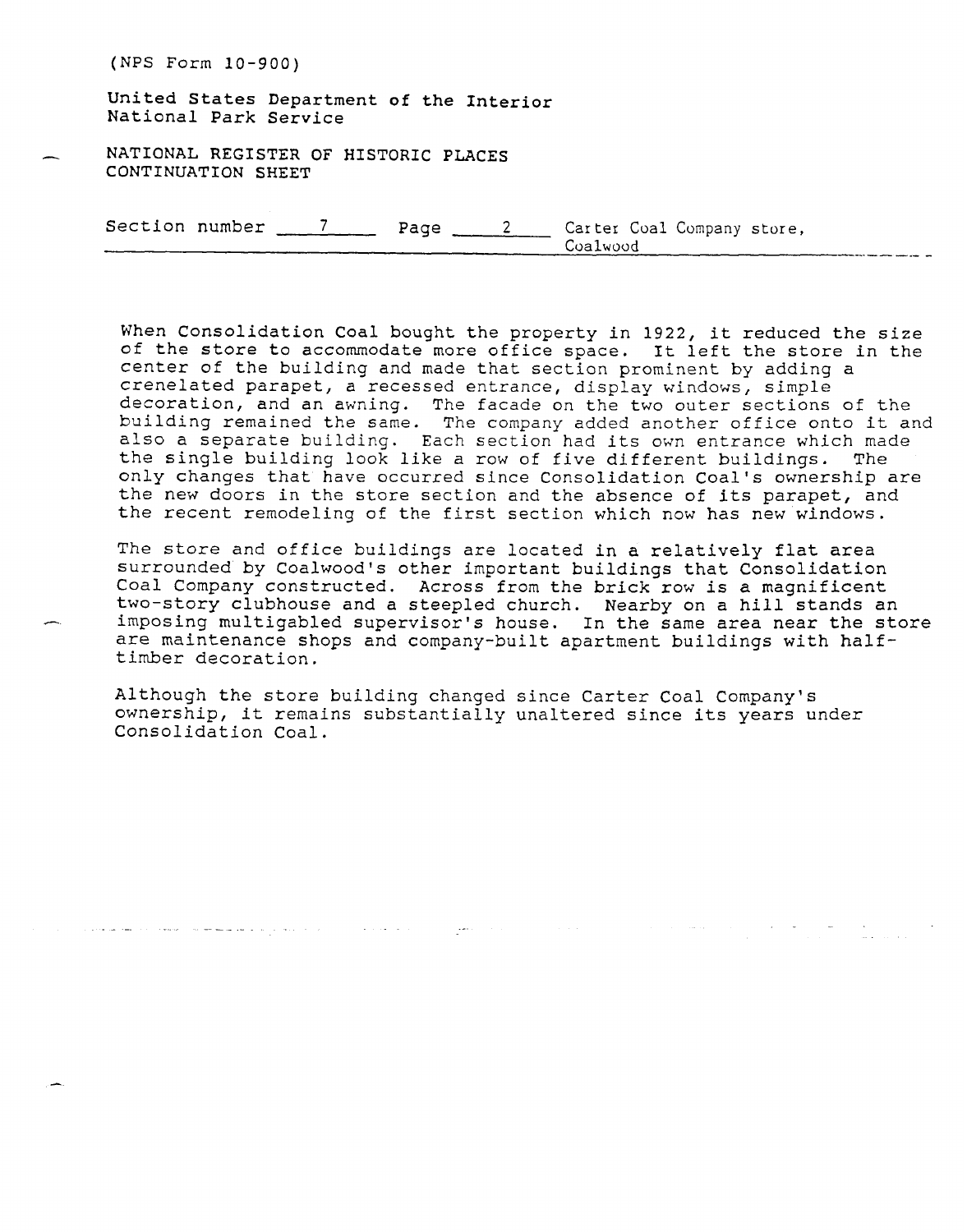**United States Department of the Interior**  National Park Service

**- NATIONAL REGISTER OF HISTORIC PLACES CONTINUATION SHEET** 

> Section number  $\frac{8}{2}$  Page  $\frac{1}{2}$  Carter Coal Company store, Coalwood

The Carter Coal Company store is eligible for listing on the National Register of Historic Places under criterion **A** for its historical association with southern West Virginia's coal mining industry and under criterion C for its architectural significance. Carter Coal Company built the large brick store building ca. 1912 and during the years following, it served as an important commercial, business, and social center in the coal mining community. In 1922, Consolidation Coal Company bought control **of** the mine then altered the store to clearly divide its functions (for historical information about the Pocahontas Coalfield and the significance of company stores, see sections E and F in "Coal Company Stores in McDowell County", multiple property listing). The building currently stands as part of a commercial row as it did under the latter company's ownership. It has been well-maintained so that it retains its early appearance when it served as a coal company store.

Before the coal industry boomed in southern West Virginia at the end of the nineteenth century, the area consisted of scattered, self-sufficient farms and communities. Because of the absence of railroads and good roads, the southern counties had little interaction with the rest of the nation. After the Civil War, however, the nation's industrial market expanded and outsiders began to turn their attention to West Virginia's vast coal reserve to meet growing demands.

The major railroads extended their lines into southern West Virginia allowing the area to be developed. Without a sufficient labor force, however, coal mining could not be productive. Companies recruited thousands of workers first from the older coalfields in Pennsylvania, and then from Eastern Europe and the American South. To accommodate these new arrivals, coal companies built self-sufficient communities to house and provide for their workers, The construction of company towns was absolutely necessary in southern West Virginia. Unlike the northern coalfields of Pennsylvania, where mining operations began in regions that ere already settled, southern mines opened in sparsely settled areas<br>ith few organized communities. The company town was the most logical with few organized communities. The company town was the most logical ---<br>solution because it provided efficient and inexpensive housing for a large labor force.

Central to each of these communities was the company store. The store was usually the towns's most prominent building and was typically placed in an easily accessible location. The building often housed not only a store but also the company's business office, a post office, and sometimes, a doctor's office. Because of its location and multiple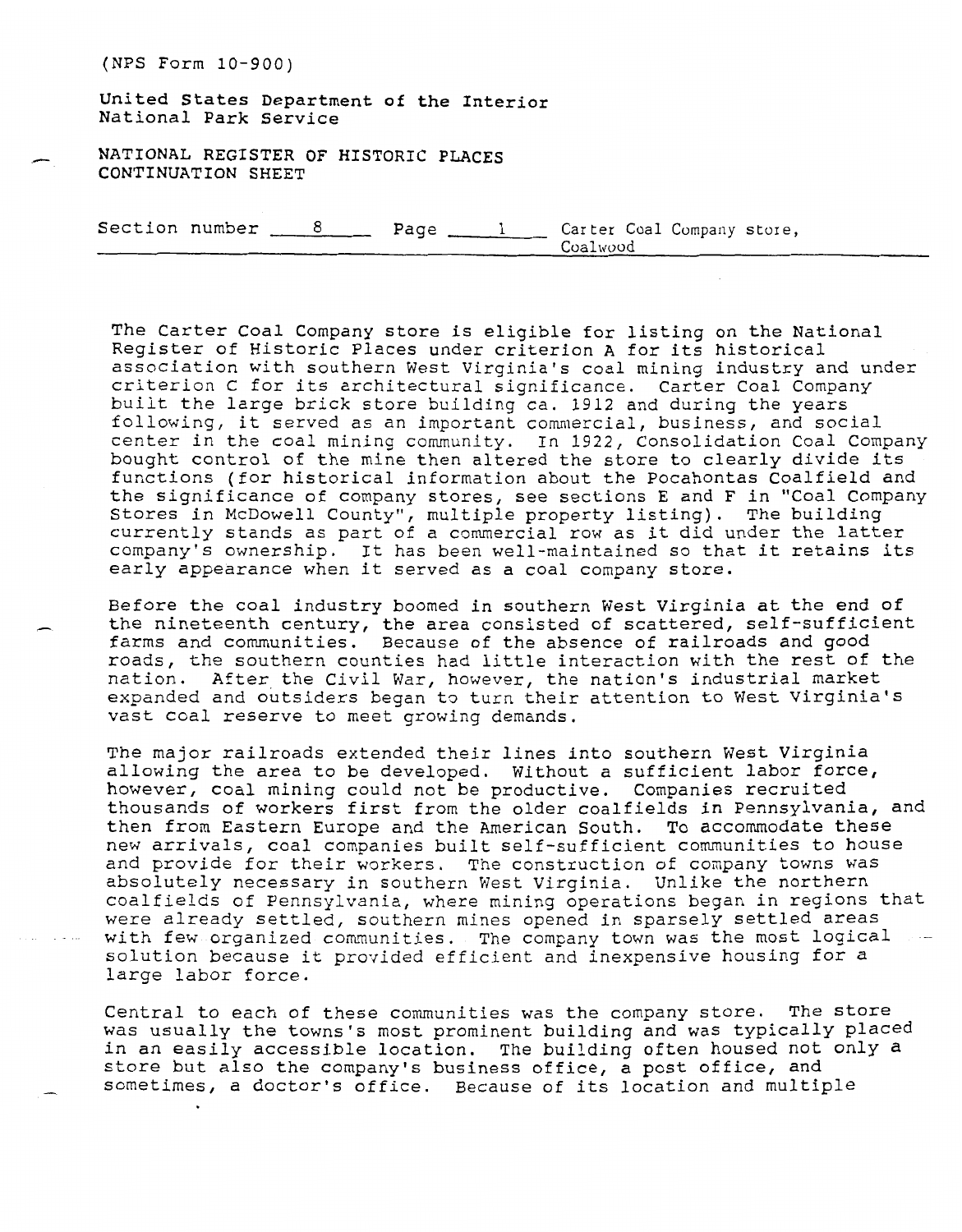United States Department **of** the Interior National Park Service

- **NATIONAL REGISTER OF HISTORIC PLACES CONTINUATION SHEET** 

Section number  $\frac{8}{2}$  Page  $\frac{2}{2}$  Carter Coal Company store, Coalwood

functions, the store provided each community with **a** center for social gathering.

The company store first served Coalwood residents employed by the Carter Coal Company. Just after the turn of the century, George L. Carter, an iron furnace manager from Virginia, acquired rich McDowell County land and in 1912, organized the Carter Coal Company. He constructed a shaft mine at Coalwood and at nearby Caretta and claimed that his company would be the largest coal producer along the N & W Railroad. The brick company store dates to around the time when Carter organized the company. This single building served the community as the center of commercial, business, and social activity in the industrial community. It offered a wide variety of merchandise in its spacious display area and it also housed the post office, and the company's payroll and accounting office. Miners and their families typically visited the store daily to purchase goods and to receive mail and then handled other business in the office section. Because of its convenient location near the residential areas and the mine, the building was a constant gathering point.

In 1922, Carter sold his mines to the New York-based Consolidation Coal Company. The latter company organized these mines into its Pocahontas-New River Division and based its division headquarters in Coalwood. The company invested several million dollars over the next several years and substantially expanded the entire operation. **By** 1931, the company operated four modern mines but the shaft operations at Coalwood and nearby Caretta were its leading producers.

The company claimed that it developed Coalwood into a model community with modern houses and plenty of public facilities. It continued to operate its store in the one story brick building that Carter built. It altered the center of the facade making the store section more pronounced than the adjacent sections. When Consolidation Coal completed its additions and remodeling, the original store looked like a commercial row with five distinct sections. The Coalwood store is the only extant store in McDowell County that stands in this arrangement.

Consolidation Coal Company only operated the mines until 1933. The original owner, George Carter, negotiated with Consolidation Coal and bought back the Coalwood and Caretta facilities. Carter reorganized<br>Carter Coal Company with his son as president. In 1948, Carter sold the Carter Coal Company with his son as president. In 1948, Carter sold company to Youngstown Sheet and Tube Company which bought the mines to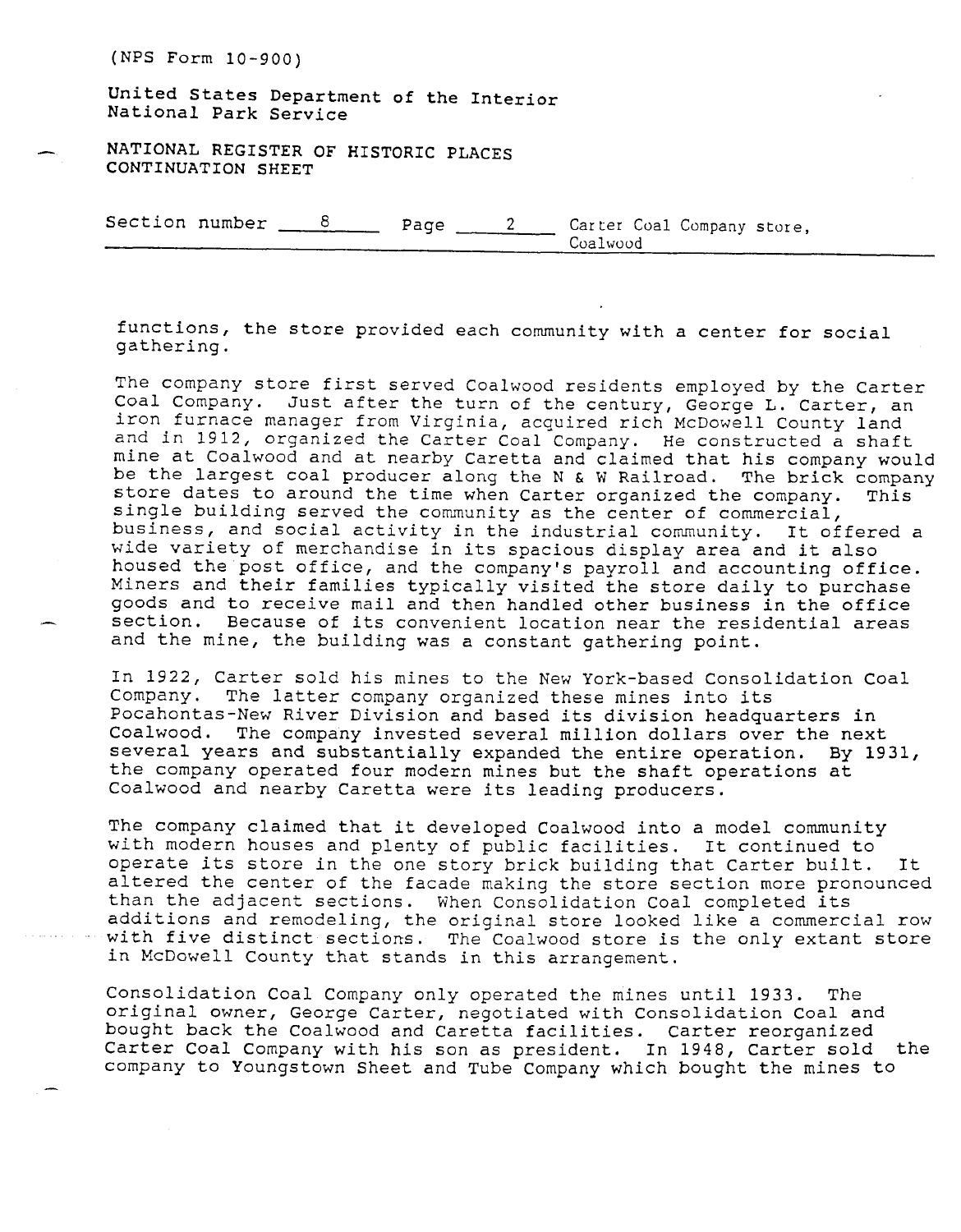**United States Department of the Interior**  National Park **Service** 

- **NATIONAL REGISTER OF HISTORIC PLACES CONTINUATION** SHEET

Section number  $\frac{8}{2}$  Page  $\frac{3}{2}$  Carter Coal Company store, Coalwood

supply their steel mills in **Ohio.** It operated **the** mines under the name Olga Coal Company and it continues **to** own **the** business buildings in both communities.

The store's importance in the community decreased as automobiles and good roads allowed miners access to other commercial centers. The store closed before mining ceased in Coalwood leaving the building vacant except for the post office in one section. Unlike so many stores that were simply abandoned, the Carter Coal Company store has been maintained, retains its original fabric, and is structurally sound. The store is less ornate than some of those that followed but it remains a good example of an early brick store and how it changed to suit another company's needs.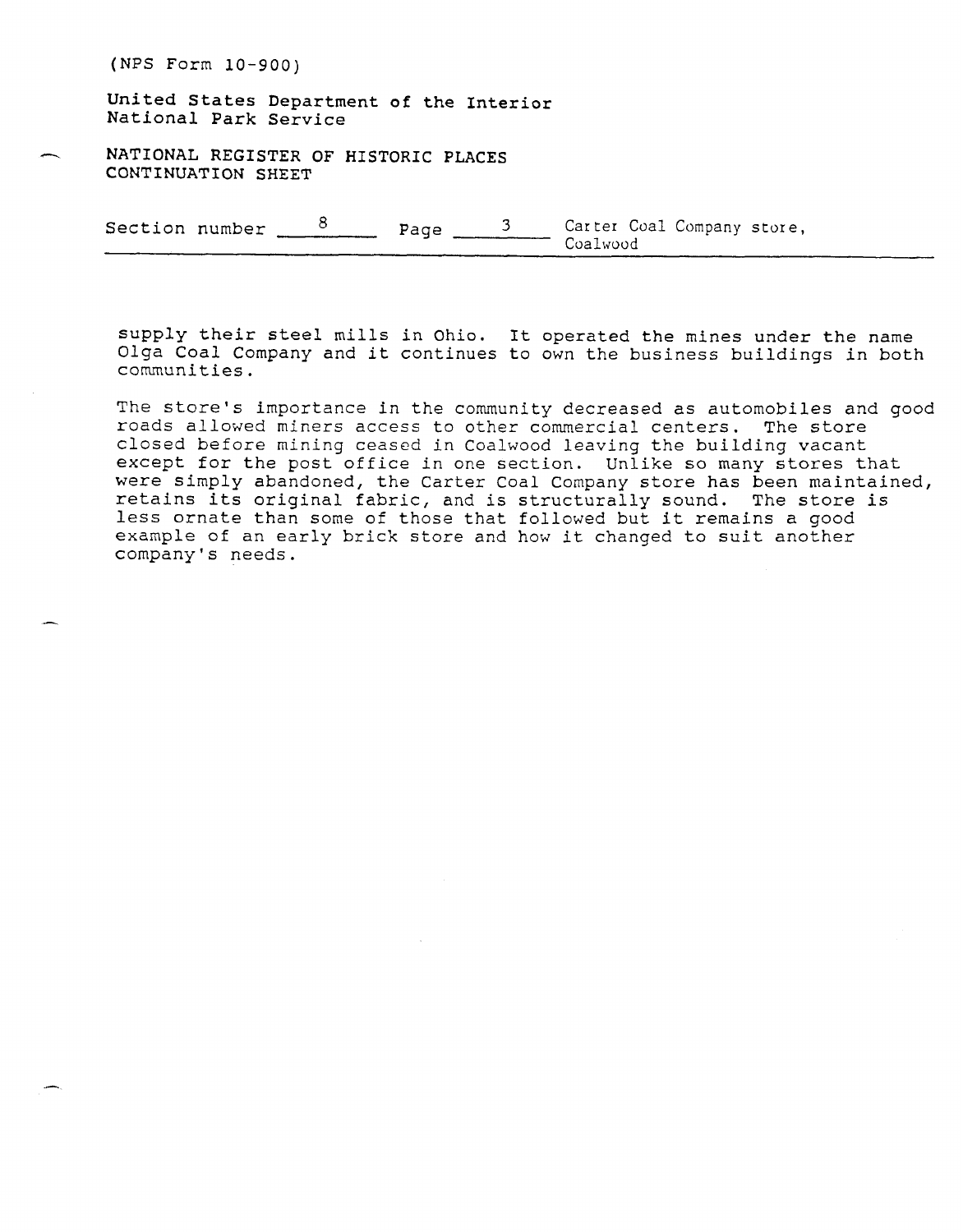United States Department of the **Interior**  National Park Service

NATIONAL REGISTER OF HISTORIC PLACES CONTINUATION SHEET

Section number  $\frac{9}{2}$  Page  $\frac{1}{2}$  Carter Coal Company store, Coalwood

Carroll County Historical Society, Hillsville, Va. "George L. Carter - Capitalist". unpublished information on file, Eastern Regional Coal Archives, Bluefield, WV.

Coalwood/Caretta, file, Eastern Regional Coal Archives, Bluefield, WV.

Coalwood, photograph file, Eastern Regional Coal Archives, Bluefield, wv .

"Coalwood: Carter's Legacy". Bluefield Daily Teleqraph (Dec. 31, **1989).** 

Company Stores, file, Eastern Regional Coal Archives, Bluefield, W.

- Conley, Phil, ed. "The Consolidation Coal Company--An Industrial Giant". The West Virginia Review 9(Oct. 1931), 74-76.
- Eller, Ronald D. Miners, Millhands, and Mountaineers. Industrialization of the Appalachian South, **1880-1930.** Knoxville, TN: University of Tennessee Press, **1982.**
- "New Shaft Mine To Be Big Producer". Bluefield Daily Telegraph (March 22, **1914).**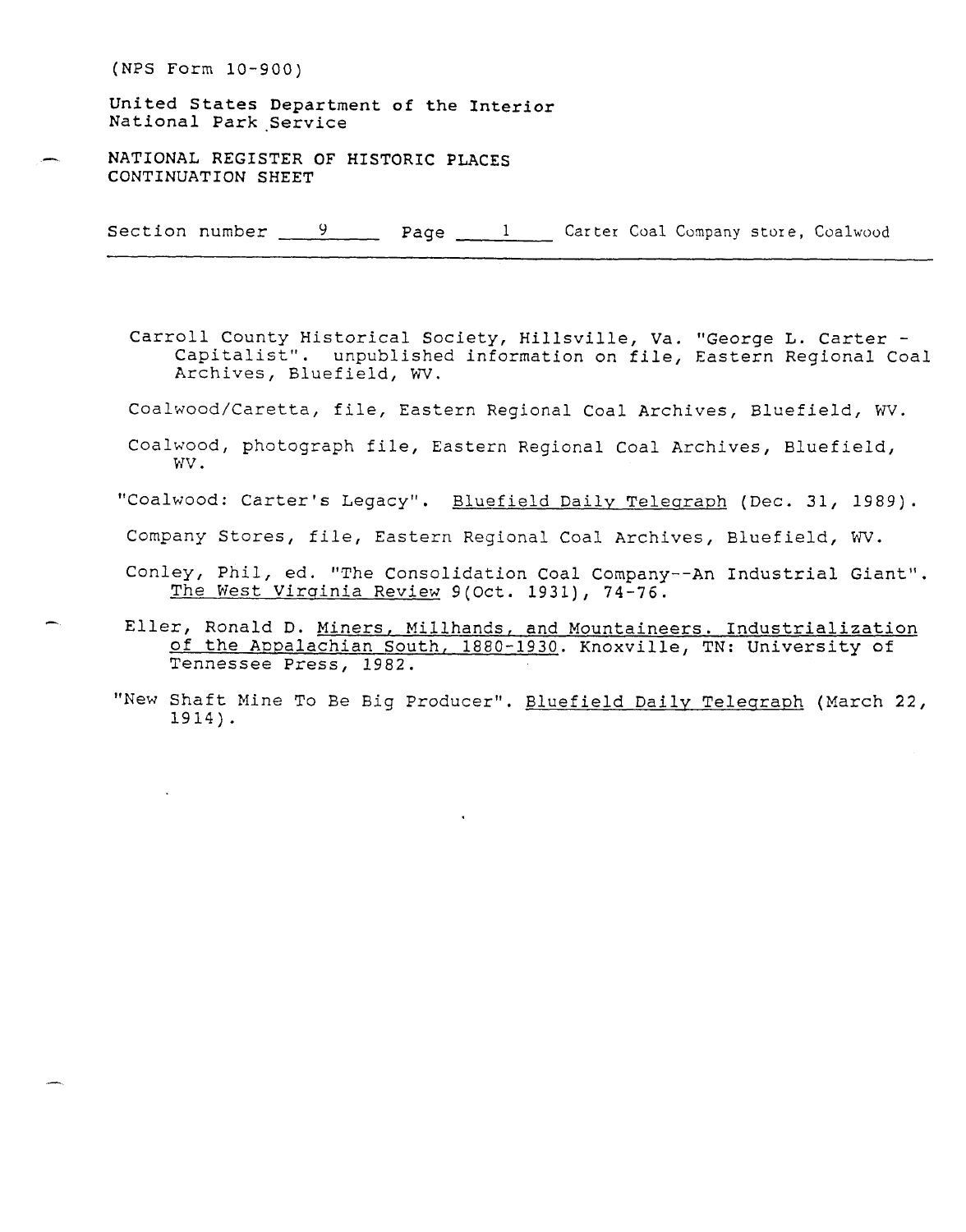